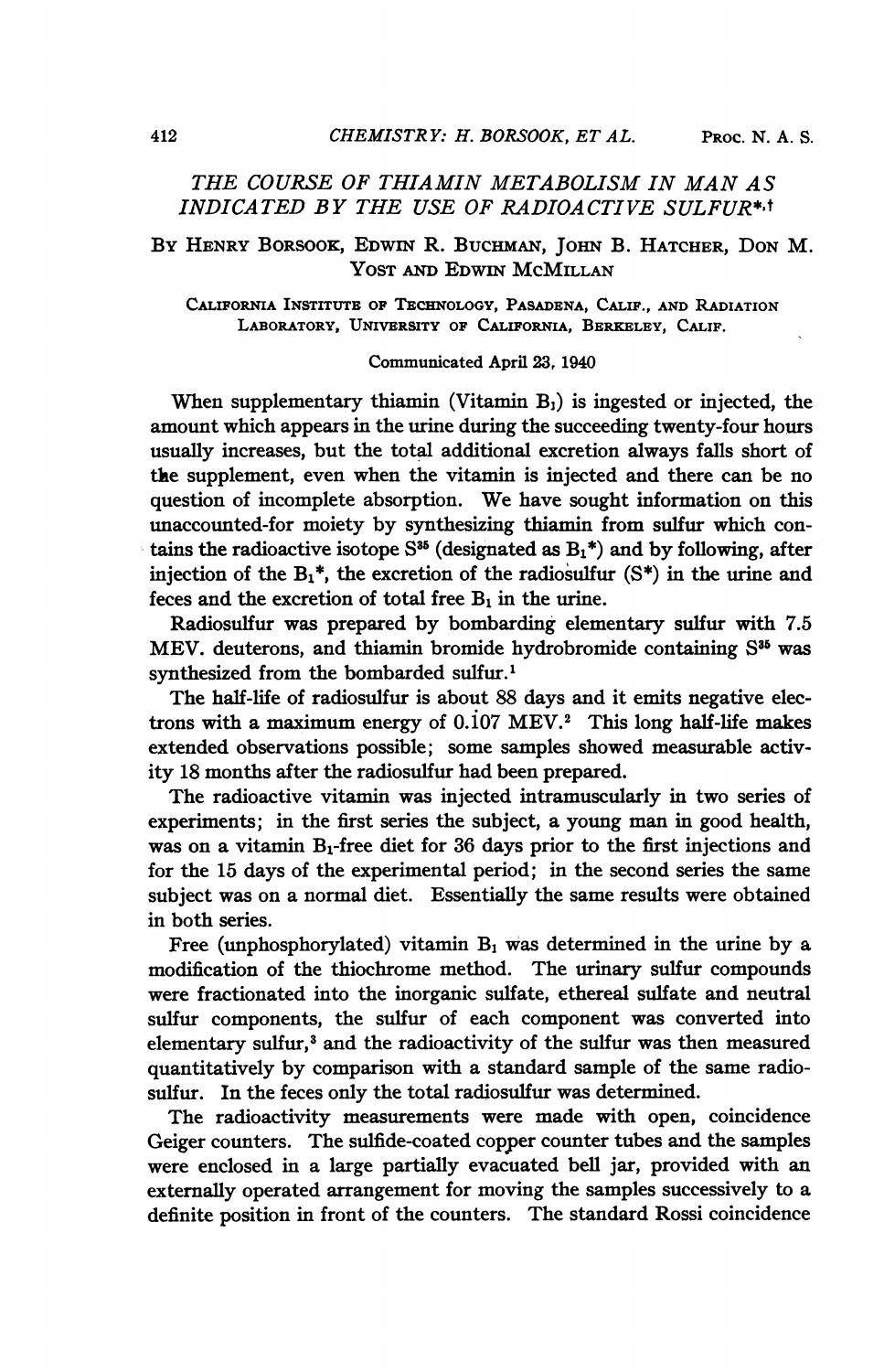circuit was used in the amplifiers; these had time constants of  $3 \times 10^{-4}$ seconds. It was possible to measure samples as weak as  $3\%$  of the background by making very long runs.

Separate experiments showed that  $B_1$ <sup>\*</sup> added to urine does not exchange its radiosulfur with the inorganic or ethereal sulfur compounds; the S\* was quantitatively recovered from the neutral sulfur fraction.

Figure 1 shows the daily excretion of radiosulfur (all forms) in the urine and feces after a daily intramuscular injection of 16 mg. of  $B_1$ <sup>\*</sup> for four



#### FIGURE <sup>1</sup>

The daily recovery of radiosulfur (calculated as mg. of vitamin  $B_1$ ) after intramuscular injection of  $B_1^*$ ; normal diet.

days, while the subject was on the normal diet. Six days after the last injection a total of  $61\%$  of the injected radiosulfur had been recovered from the urine and  $11\%$  from the feces;  $28\%$  of the injected material remained unaccounted for. It is clear from the low and diminishing excretion in the feces that the urine is the major excretory medium of parenterally administered  $B_1$  and its decomposition products.

Figure 2 shows the daily excretion of free thiamin in mg. and of the radiosulfur present in the neutral sulfur fraction expressed in terms of mg. of  $B_1^*$ . If only pure  $B_1^*$  is present in urine these two should be the same;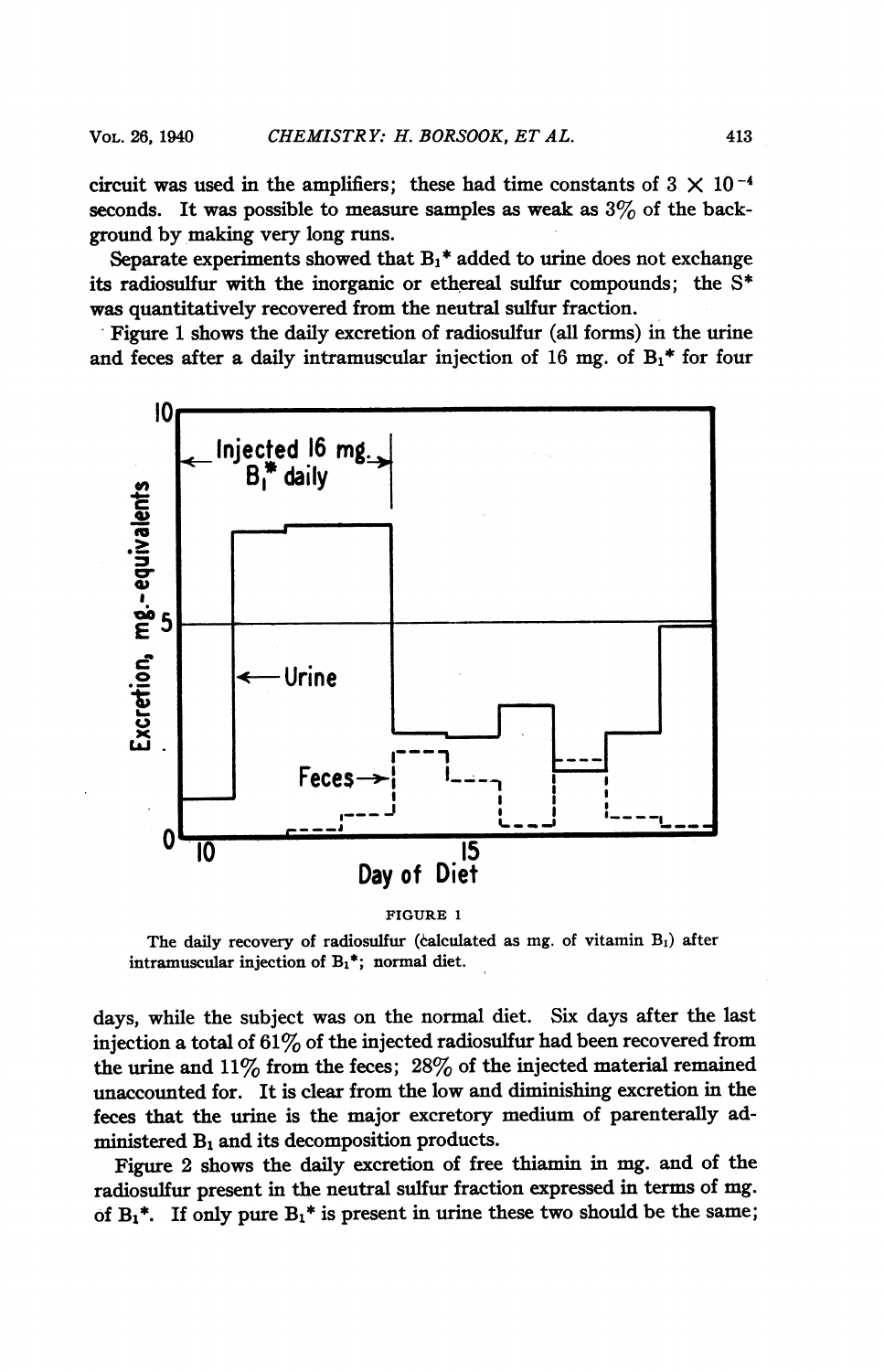consequently the excess of thiamin over radiosulfur shown in the figure indicates excretion of thiamin already present in the body. Since the total amount of  $B_1$  in the blood in this case could hardly have exceeded 1 mg.<sup>4</sup> the excess of 7.5 mg. of non-radioactive vitamin in the urine on the first day of the injections must have come from the tissues. This indicates that the injected vitamin interacts very rapidly with that preëxisting in the tissues.

Although the whole of the neutral radiosulfur in the urine during the injection period shown in the figures may have been vitamin  $B_1$ , this is im-



FIGURE <sup>2</sup>

The daily excretion of neutral radiosulfur and free thiamin in the urine after intramuscular injection of  $B_1^*$ ; normal diet. The radiosulfur has been calculated in terms of mg. of vitamin B1.

probable in view of the findings on the later days. The difference between the total free  $B_1$  and the total neutral radiosulfur is certainly the minimum amount of preëxisting vitamin which was displaced from the tissues.

During the six days following the termination of the radiothiamin injections the neutral radiosulfur in the urine exceeded the thiamin excretion. The difference between the neutral radiosulfur and the free  $B_1$  sulfur is the minimum amount of neutral sulfur-containing decomposition products of the thiamin which was excreted. The continued excretion of radio-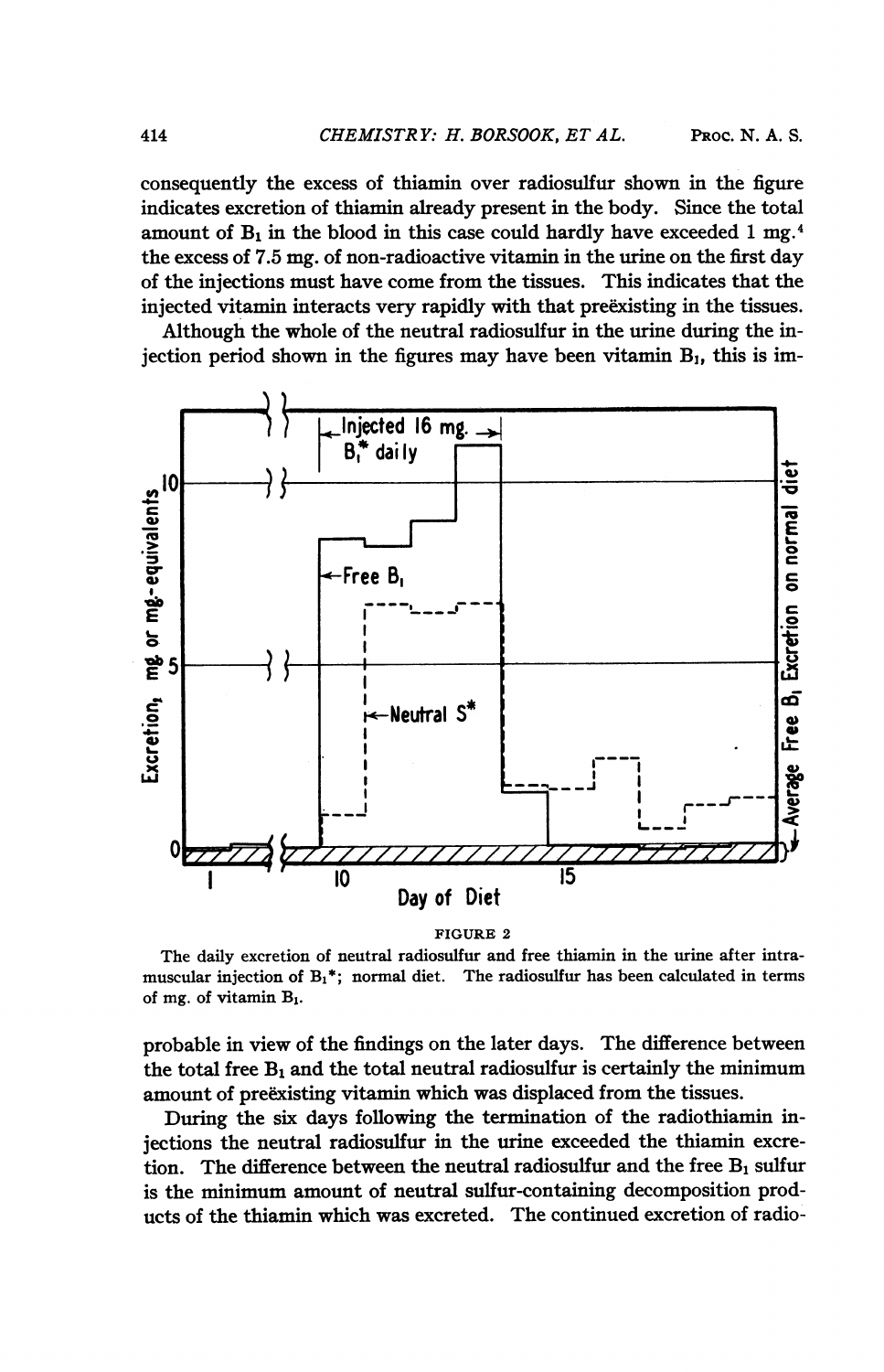sulfur is evidence that tissue thiamin is continuously undergoing destruction at a rapid rate.

These features were shown even more clearly in the series of experiments when the subject was on the B<sub>1</sub>-free diet and 2.7 mg. of  $B_1$ <sup>\*</sup> were injected daily from the 37th to 46th days, inclusive, of the  $B_1$ -free diet (Fig. 3). Thiamin excretion in the urine increased immediately, but no radiosulfur was detected in the urine for the first two days (less than 20  $\gamma$ ). The entire increment in the urine came from preëxisting thiamin in the tissues which was displaced by the injected material, again indicating that injected  $B_1$ 



FIGURE <sup>3</sup>

The daily excretion of neutral radiosulfur and free thiamin in the urine after intramuscular injection of  $B_1^*$ ;  $B_1$ -free diet. The radiosulfur has been calculated in terms of mg. of vitamin  $B_1$ .

rapidly enters the tissues from the blood. Since no thiamin was detectable in the urine for 30 days prior to the injections, the total quantity in the blood must have been less than 0.2 mg. For a short time at least after the injection of 2.7 mg., the ratio of radiothiamin to normal thiamin in the blood was probably greater than 1. If the excreted vitamin is an "overflow" moiety excreted before it enters the tissues, it should have been accompanied by a corresponding radiosulfur activity, but this was not found to be the case. The injected thiamin, therefore, must have entered the tissues very rapidly and interacted with the considerable quantities of thiamin already present.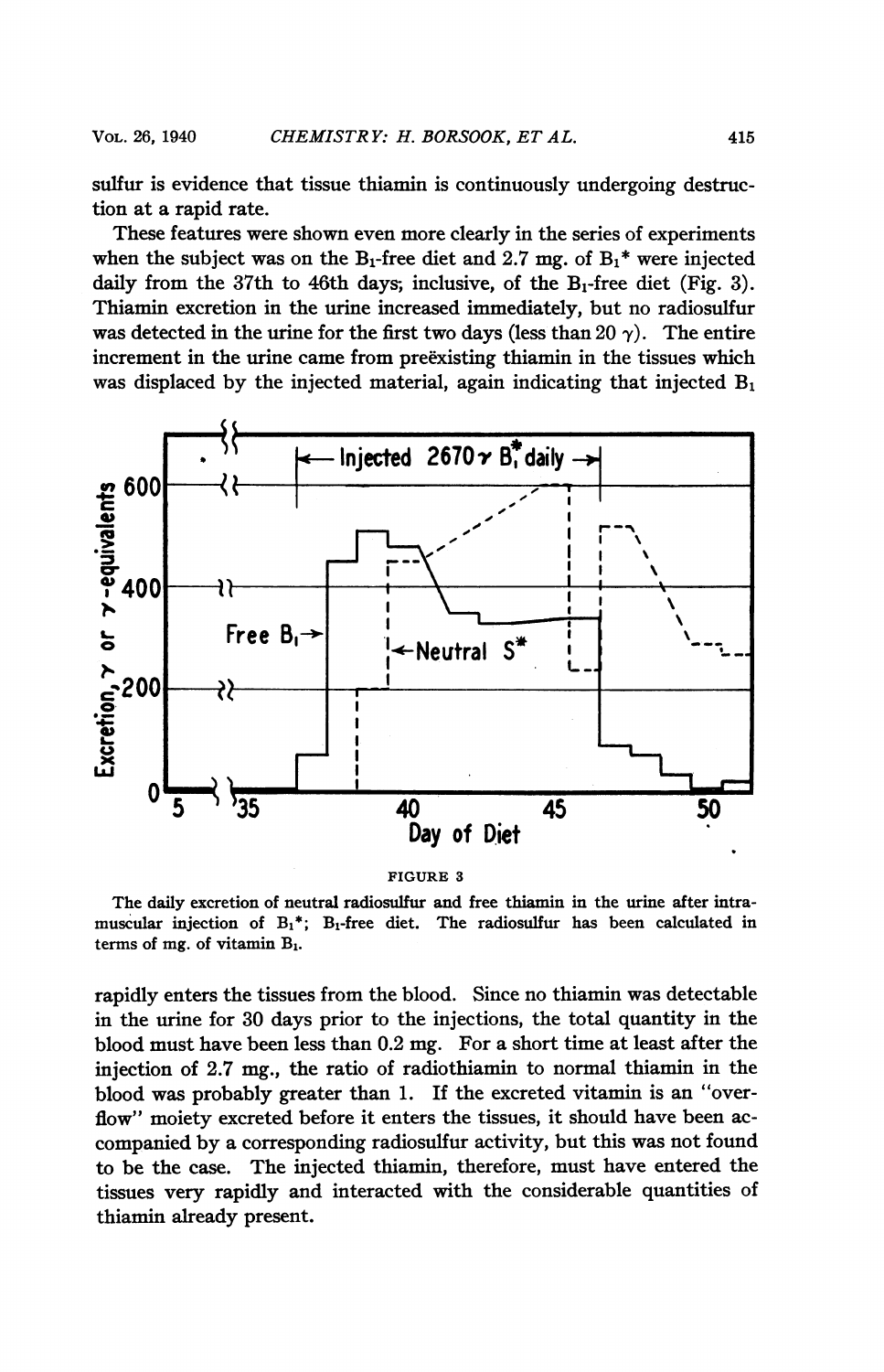Table <sup>1</sup> is a summary of some of the data illustrating this feature of thiamin metabolism. It is interesting that any free thiamin was displaced from the tissues of a subject who had been for 36 days on a  $B_1$ -free diet.

#### TABLE <sup>1</sup>

THE DISPLACEMENT OF PREËXISTING THIAMIN FROM THE TISSUES BY ADDITIONAL THIAMIN INJECTED INTRAMUSCULARLY

| <b>DIET</b> | <b>INJECTION AND</b><br><b>EXCRETION</b><br>PERIOD (DAYS) | THIAMIN INJECTED<br>(MG.) | <b>MINIMUM AMOUNT</b><br>OF PREEXISTING<br>THIAMIN EXCRETED<br>(MG.) |
|-------------|-----------------------------------------------------------|---------------------------|----------------------------------------------------------------------|
| $B_1$ -Free | 3                                                         | 8                         | 0.8                                                                  |
| Normal      |                                                           | 16                        | 7.5                                                                  |
| Normal      | $\overline{\phantom{a}}$                                  | 64                        | 16.0                                                                 |

The neutral sulfur and thiamin data in the two experiments are summarized in figure 4 which shows the difference between the thiamin and the neutral radiosulfur excretion. During the injection period the deficit of neutral radiosulfur indicates the minimum amount of preexisting vitamin displaced from the tissues; the excess of neutral radiosulfur found in the urine after stopping the injections represents destroyed vitamin.

Figure 5 summarizes the urinary excretion of radiosulfur as inorganic sulfate; the radioactive sulfur appeared in this form in small quantities on the second day of the injections, and increased to considerable amounts by the end of the experiment, which is proof of the destruction of the injected vitamin and oxidation of the thiazole ring. The S04\* from this oxidation mixes with the large amount of  $SO_4$  in the body;<sup>5</sup> the excretion of the radiosulfur is therefore delayed. The oxidation of the thiazole ring was therefore probably much more extensive than is indicated by the amount of  $SO_4$ <sup>\*</sup> in the urine in the first few days after beginning the injections.

The amounts of radiosulfur found as ethereal sulfate were in most cases very close to the experimental error of the radioactivity measurements; only a very small fraction of the radiosulfur appears in this form, and it may have arisen from exchange with the inorganic sulfate.

The extensive destruction of  $B_1$  in the body is indicated in table 2. TABLE 2

|              | TOTAL RECOVERY<br>OF $S^*$ FROM $Bi^*$<br>(% OF TOTAL INIBCTED) |                                  | PER CENT OF RECOVERED S*<br>IN THE URINE WHICH<br>REPRESENTS DESTROYED VITAMIN |                                                 |  |
|--------------|-----------------------------------------------------------------|----------------------------------|--------------------------------------------------------------------------------|-------------------------------------------------|--|
| <b>FECES</b> | <b>URINE</b>                                                    | AS NEUTRAL<br><b>S</b> COMPOUNDS | <b>AS INORGANIC</b><br><b>SULFATE</b>                                          | <b>TOTAL</b>                                    |  |
| $\cdot$ .    | 26                                                              | 21                               | 21                                                                             | 42                                              |  |
| 11           | 61                                                              | 18                               | 25                                                                             | 43                                              |  |
|              |                                                                 |                                  |                                                                                | DESTRUCTION OF INTRAMUSCULARLY INJECTED THIAMIN |  |

Summary.--1. There is a rapid interaction of injected  $B_1$  with that present in the blood and tissues.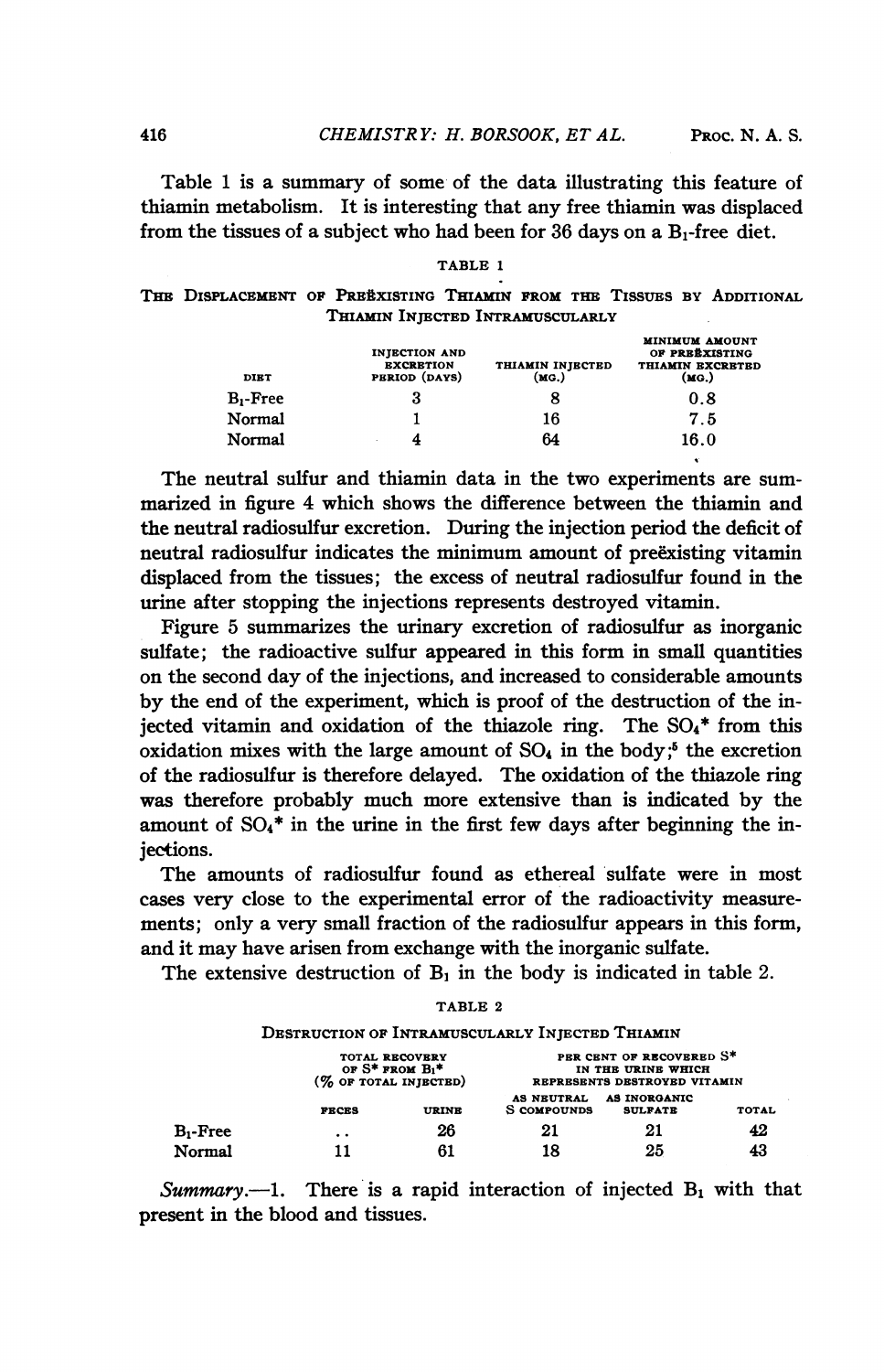

FIGURE 4





FIGURE 5

The urinary excretion of radiosulfur as inorganic sulfate after the injection of  $B_1^*$ .